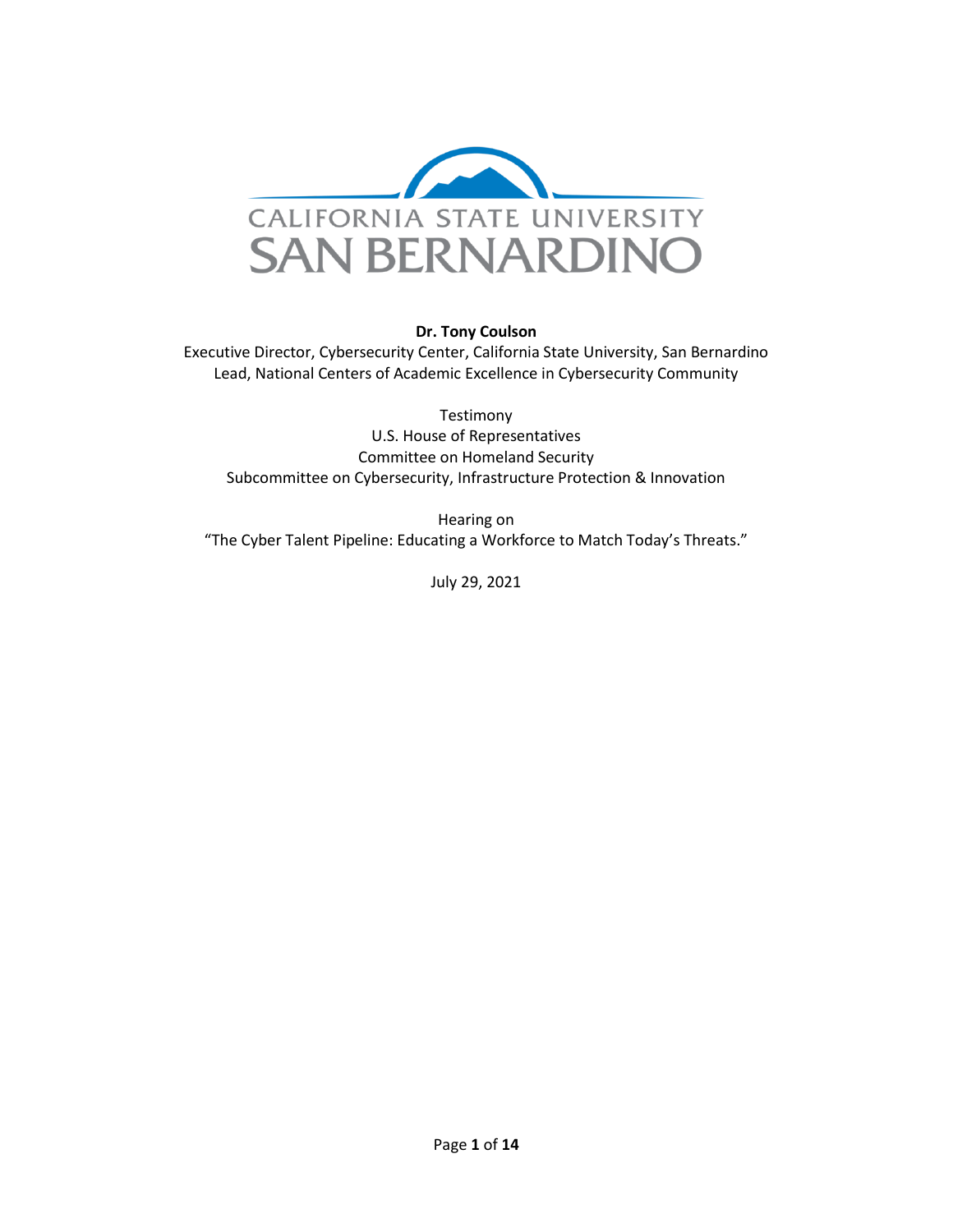Chairwoman Clarke, Ranking Member Garbarino, and Members of the Cybersecurity, Infrastructure Protection, & Innovation Subcommittee, I want to thank you for providing me with the opportunity to testify today. My name is Professor Tony Coulson and I serve as the Executive Director of the Cybersecurity Center at California State University, San Bernardino (CSUSB).

CSUSB is one of 23 campuses that make up the great California State University system – the largest four-year public university system in the world. Under the leadership of President Tomás Morales, CSUSB is a nationally recognized university, serving more than 20,000 students, most of whom come from the Riverside and San Bernardino counties, an area in inland Southern California known as the Inland Empire. As a Hispanic Serving Institution (HSI), we are recognized for our transformative influence in our community. More than 80 percent of CSUSB's students are the first in their families to earn four-year college degrees, and two-thirds of our students come from economically disadvantaged circumstances. We are proud that CSUSB, with campuses San Bernardino and Palm Desert, is ranked No. 7 among top colleges and universities educating economically disadvantaged students and graduating them into well-paying jobs. CSUSB is recognized globally for our Jack H. Brown College of Business and Public Administration and nationally for our leadership in developing the country's cybersecurity workforce.

I am here today to specifically talk about ways how to bridge the nation's cybersecurity workforce gap, how CSUSB's Cybersecurity Center is currently leading nationwide initiatives in this effort, and how existing U.S. government programs are working with universities like mine to achieve this goal. More than 12 years ago, CSUSB created its Cybersecurity Center ("Center"), focused on one mission – creating a cybersecurity talent pool and a corresponding job base within the Inland Empire region of California. This has always been a clear need as the Inland Empire has been an economically depressed region for the last two decades, experiencing economic challenges like so many of our communities across the nation, but with one of the lowest degree attainment rates in the state of California combined with low high school graduation rates.

To address these issues, CSUSB created a Cybersecurity Center with four undergraduate programs in a variety of disciplines including criminal justice, business and public administration, computer science, and information science. This led us to develop five master's degree programs along the same disciplines (business, computer science, information systems, and public administration) but with one broader goal, to integrate the NSA Centers of Academic Excellence in Cybersecurity with the Intelligence Community CAE program – creating a critical new program to produce intelligence analysts with cyber skills. This new master's program in national cyber security Studies became a model curriculum adopted by universities around the United States. From 12 years ago with 10 students, CSUSB now has over 600 students enrolled in these degree programs. While CSUSB has always been innovative in its approach, providing an environment that built curriculum based on government and industry workforce needs, it was the students that provided the energy and truly showed their capabilities.

CSUSB is on the front line training the next generation of cyber warriors. We are proud to say that CSUSB's student outcomes are so strong that one program director at the U.S. Department of Homeland Security (DHS) once said that CSUSB students "are everywhere" and have commended the skill sets that CSUSB students have when they graduate.

The nation has had a dearth of well-trained cybersecurity workers for many years; however, the problem is greatly exacerbated by the integration of technology into every sector of our economy, leading to an inevitable growth of cybersecurity attacks. These attacks have illustrated the need to expeditiously fill the estimated 500,000-person deficit in the nation's cybersecurity workforce. As part of my testimony today, I want to stress the importance of partnerships across academia, with the government, as well as with industry. The 2020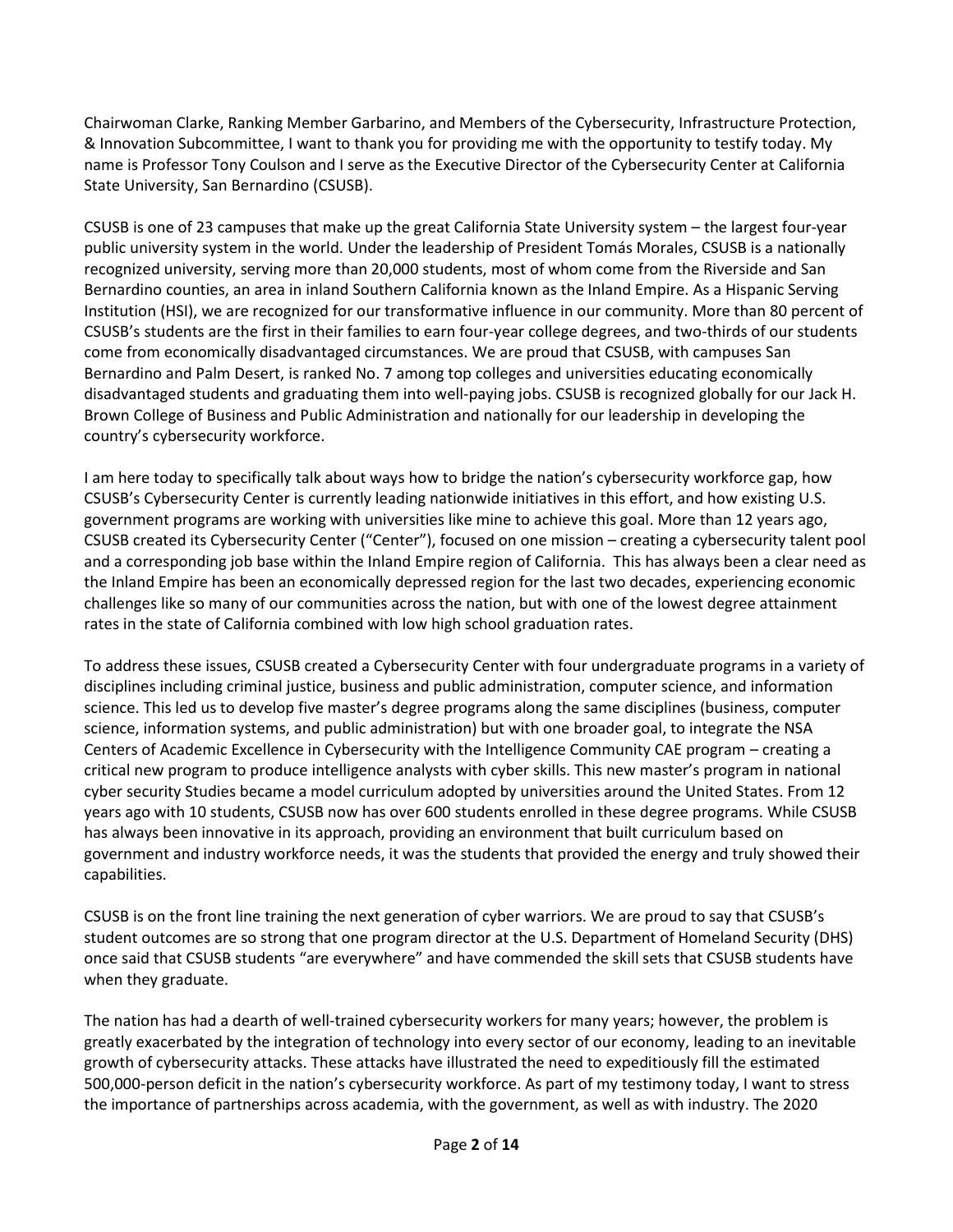Cyberspace Solarium Commission [report](https://www.solarium.gov/report) states that "…*sometimes success in building a robust federal workforce depends on elements outside of the federal government. In those cases, the U.S. government can and should play a supporting role by providing its partners in workforce development the tools needed to accelerate the increase in cyber personnel."*

A 2021 [report](https://hewlett.org/wp-content/uploads/2021/07/Final-Cyber-Evaluation-2021.pdf) on "The Hewlett Foundation's Cyber Talent Pipeline: An Evolution Based on Equitable Evaluation Framework Principles" states "*We identified 5 Minority-Serving Institutions to be in our evaluation sample; each has committed Cyber faculty, existing innovative partnerships and the opportunity to further develop interdisciplinary education programs... Cal State San Bernardino leads a national collaboration of more than 300 universities and colleges dedicated to cyber and piloting innovations, many of which are community colleges*." The report also states that "*the assumption that elite universities are best placed to enable multidisciplinary cyber education is not borne out by our evidence."*

Just as President John F. Kennedy called for a greater goal for the U.S. to land a man on the moon, so must we as a nation think about the global cyber race. In his speech before a Joint Session to Congress on May 25, 1961, the needs that President Kennedy highlighted still resonate today: "*I believe we possess all the resources and talents necessary. But the facts of the matter are that we have never made the national decisions or marshaled the national resources required for such leadership. We have never specified long-range goals on an urgent time schedule, or managed our resources and our time so as to insure their fulfillment."*

I am happy to be here today to discuss this important challenge, describe what CSUSB is doing to help address the problem, discuss key federal partnerships we have and the outcomes they are producing, and to share best practices for how we can address this problem head-on together.

# **I. CSUSB and the National Centers of Academic Excellence in Cybersecurity (NCAE-C)**

The National Centers of Academic Excellence in Cybersecurity (NCAE-C) program was created in 1999, beginning with just seven schools, and through its successful partnerships, the program has grown to 335 schools across 48 states.<sup>1</sup> The NCAE-C program is the nation's premier cyber workforce development initiative that leverages the unique capabilities of the National Security Agency (NSA) and the member schools to meet the nation's needs for a specialized education program and unique curricula. NCAE-C is the first, and only of its kind, to have clearly defined academic standards, curricula, and designations for cyber education, holding the member colleges and universities to rigorous educational standards.

CSUSB's Cybersecurity Center is part of the NCAE-C system and leads the Centers of Academic Excellence in Cybersecurity Community. Six years ago, there were 100 institutions in the program, now there are 335 NSA-Designated Centers of Academic Excellence in Cybersecurity, educating approximately 100,000 students in cyber-related disciplines.

The CAE Community in Cybersecurity program allows for innovation with our government partners at NSA, the Program Office, as well as DHS, the Cybersecurity and Infrastructure Security Agency (CISA), the Federal Bureau of Investigation (FBI), the National Initiative for Cybersecurity Education (NICE), and the National Science Foundation (NSF).

These partnerships are important as each agency plays a unique role in the CAE program. To help increase a talent pipeline for students into the federal government, DHS serves as a strategic partner in promoting

<sup>&</sup>lt;sup>1</sup> See Attachment A: List of schools in the NCAE-C program.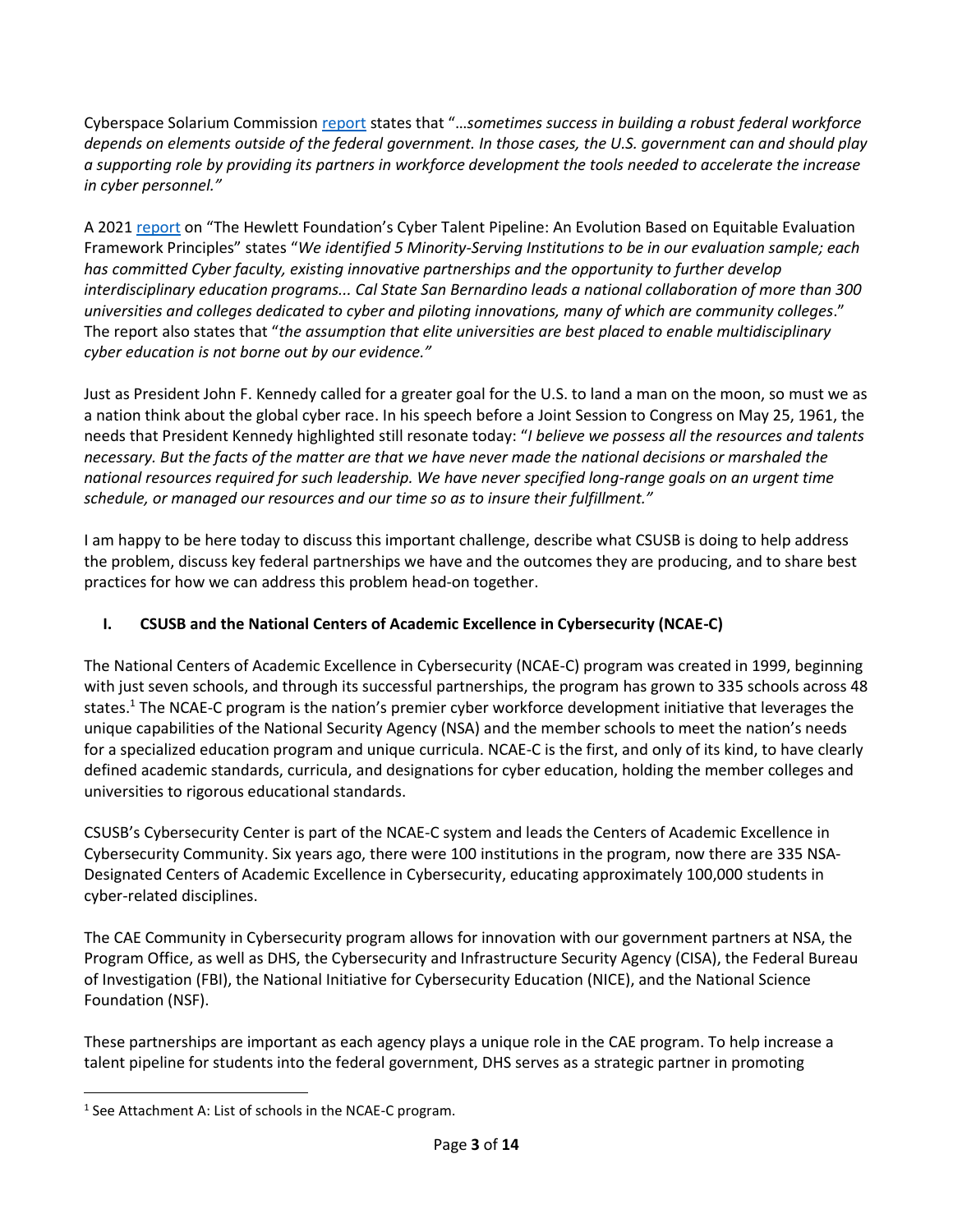cybersecurity education and workforce development, as well as strengthening partnerships between institutions and federal, state, local and tribal governments.

## **II. CSUSB and CyberCorps®: Scholarship for Service**

A strong example of the benefit of partnerships is NSF's CyberCorps**®**: Scholarship for Service program. This program has sponsored thousands of cybersecurity students leading them into government cyber careers. This unique partnership with DHS, NSF, OMB, and the NSA CAE Program has produced thousands of quality cybersecurity graduates as well as building capacity for stronger cyber research and programs at colleges and universities. DHS and NSF further expanded the CyberCorps**®** program by creating the Community College Cybersecurity Pilot scholarship program focused on veterans and persons with existing bachelor's degrees.

# **III. CSUSB Focus on K-12 Programs**

CSUSB has a long-standing commitment to focusing not just on college age students, but also on going deeper into the educational pipeline to start teaching cybersecurity skills to younger students. A great example of this is CSUSB's involvement in the GenCyber program – a partnership between the NSF and the NSA. The GenCyber program provides K-12 students the opportunity to go to "cybersecurity summer camp" for free and for teachers to participate in training camps to provide cyber literacy in the classroom. CSUSB's early work in this program involved partnerships with the Girl Scouts of San Gorgonio Council as well as Title I middle schools, to reach underserved communities and promote diversity in cybersecurity talent. This successful series of camps serving over 1,200 girls eventually led to a national Girl Scout badge in cybersecurity.

Through recent grant programs, the greater CAE Community schools are working together to create K-12 learning pathways to provide cyber literacy programs and prepare students for cyber careers. Cybersecurity teachers in schools around the country are learning new skills to teach cybersecurity and in doing so utilizing freely available CAE materials and those developed by our partners. The new Regions Investing in the Next Generation (RING) program from Illinois' Moraine Valley Community College and Alabama's University of Alabama Huntsville focuses on teaching cybersecurity skills in rural areas and home schools and provide resources for diverse communities including the economically disadvantaged, the deaf and hard of hearing, and the neurodiverse. Additionally, New York's Mohawk Valley Community College and Florida's University of West Florida have just launched the national Enigma cybersecurity competition. This national competition starts with 165 12-person teams (1,980 high school students) to attack and defend in unique cyber scenarios as well as interact with potential employers. The CAE Community now has year-round extracurricular and in-school activities focused on cyber in K-12.

# **IV. Creating Cutting Edge Programs: INSuRE (Information Security Research Education)**

Federal grants have also funded future-oriented programs, meaning that CAE Community schools and government partners are not just focusing on the cybersecurity skills of today but also are looking at the cybersecurity skills that are needed five years from now and beyond.

Recognizing a shortage of domestic research talent, CSUSB, working with the NSF, NSA, and CAE Community partners, has advanced a cutting-edge research program. Housed at CSUSB, this program, called the Information Security Research Education (INSuRE) program, works with technical directors from industry, the U.S. Department of Energy (DOE), national labs, DHS, and the NSA, to partner with student teams around the country on real cybersecurity problems. The CAE Community is listening to industry and government needs, adapting its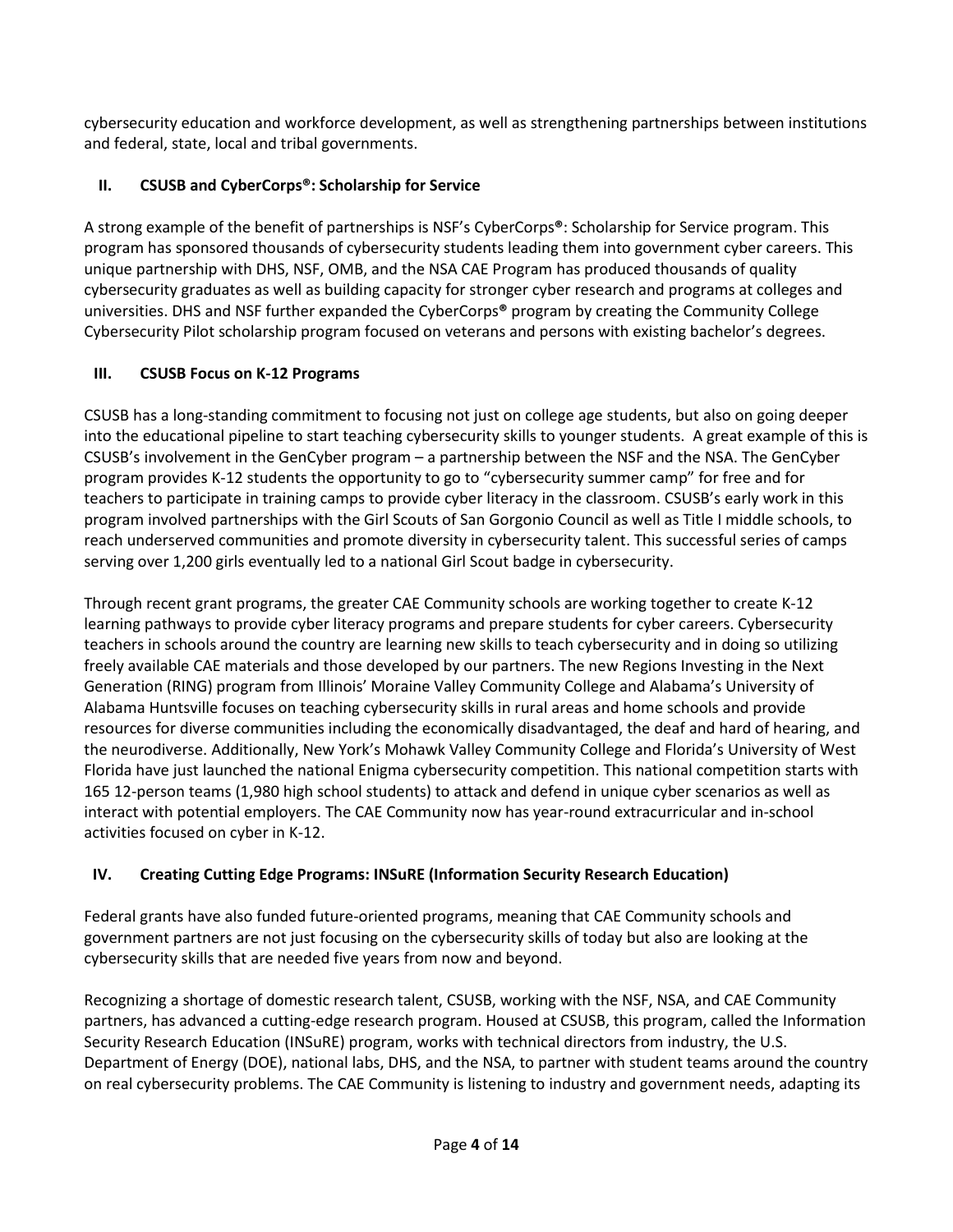curriculum, and focusing on research in artificial intelligence (AI), autonomous vehicles (AV), advanced networks, and critical infrastructure protection.

#### **V. CSUSB Partnering with Community Colleges and the National Science Foundation Advanced Technology Education (ATE)**

CSUSB's collaboration and partnership mission is further evident with the cooperation of the NSA and the NSF's Advanced Technology Education (ATE) program. The National Cybersecurity Training and Education Center, based at Whatcom Community College in Washington state, focuses on opportunities and the development of cybersecurity workforce capabilities at community colleges nationwide, and working with the CAE Community, established a National Cybersecurity Virtual Career Fair to match students from CAE colleges and universities with employers across the nation. In 2020, this career fair saw more than 1,400 well-qualified CAE students and 38 employers participate. This year, the CAE Community is seeking to double that number. Future collaborations include national apprenticeship initiatives partnering with CAE designated schools.

### **VI. CSUSB Partnership with the NICE Challenge Project**

Another strong example of how CSUSB's successful cybersecurity collaboration is the CAE Community's national cyber range, the NICE Challenge Project. The program is funded through grants from NSF, DHS, NSA, and the NICE program with a mission to create a range where cybersecurity participants can test their cyber workforce readiness, measured against the NIST Cybersecurity Workforce Framework (800-181) and NSA Knowledge Unit Standards. This system, free for use in higher education, currently serves thousands of students at 500 schools across the nation. This program is exploring an expansion for helping veterans, and high schools, and working with CISA on federal workforce training. With further funding from DHS, CISA, and NSA, this cyber range could be easily scaled to serve the nation's high schools, providing progress towards workforce readiness. Working with CISA, CSUSB also sees opportunities for using the NICE Challenge as a means to train, develop and validate the federal workforce.

### **VII. Looking Ahead**

The nation is grappling with a critical problem to address the cyber workforce challenge. Colleges and universities across the country are doing tremendous work to address the problem and CSUSB is doing its part each day to help bride the workforce gap. As Congress grapples with solutions to these challenges, it must avoid creating new programs in the Federal government, but rather provide steady-state funding to ones that are in existence and have a long history of success. The CAE Community has existed for 22 years and has amazing return on investment using federal funds. Other programs such as those I have described at NSF and NIST, working with the DHS and other agencies, are successful programs making great strides to address the problem.

What makes the CAE Community program unique is its willingness to collaborate with a wide range of entities, from both industry and government, as a critical resource. DHS has a unique vantage point based on its mission to safeguard the nation's homeland, and DHS should promote sustained funding and leverage the capabilities of the CAE Community in its efforts to address cybersecurity workforce challenges.

**The colleges and universities that make up the CAE in Cybersecurity Community have boundless energy, but what is needed from Congress is a concerted focus and dedicated funding for all of these programs along with the need to avoid creating overlapping and duplicative programs across all other agencies.** The model created in the CAE community, working with DHS, FBI, NSF and NIST have a long history of success. The program is also created and run by those who understand cybersecurity and the educational needs of our community. We need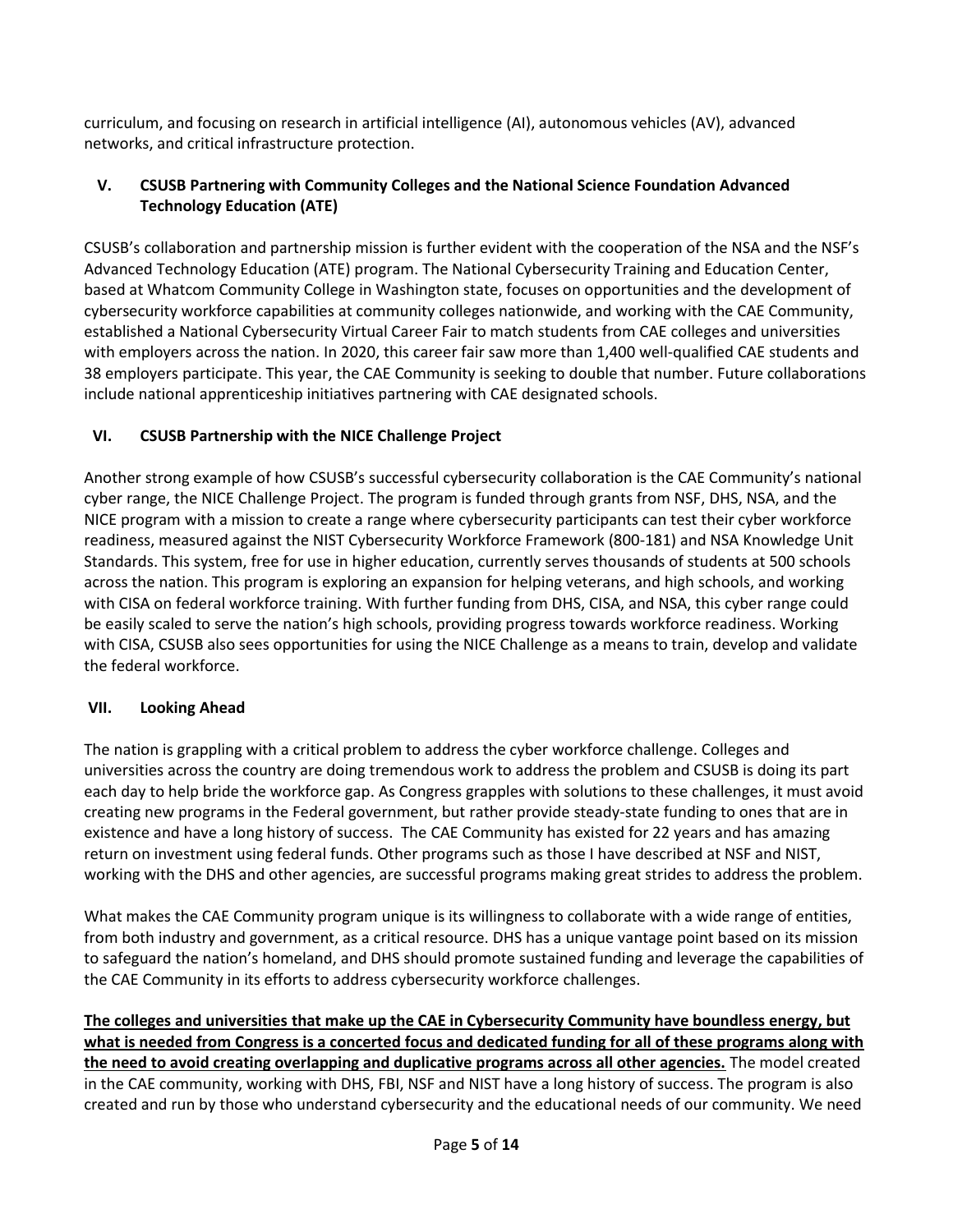to sustain and encourage the non-profit, collaborative approaches that work and dedicated funding is critical to helping to achieve these goals.

We also need to ensure the workforce of the future is diverse in nature as well. The CAE Community schools are engaged in many initiatives building out diverse workforce, including wounded warriors, neurodiverse, women, and minority serving institutions. The recently launched Cyber Education Diversity Initiative (CEDI) is housed at Fordham University in New York state. This program is focused on building the capacity of Minority-Serving Institutions (MSIs) to become CAE designated as well as inviting students from MSIs to join competitions, hosting workshops for faculty, and allowing for students to transfer from MSIs to colleges with a cybersecurity degree program.

NATO Secretary General Jens Stoltenberg, speaking at the Cyber Defence Pledge Conference in London in 2019, stated: "*It takes just a 'click' to send a cyber virus spreading across the globe. But it takes a global effort to stop it from inflicting chaos." He went on to say "But cyber goes beyond technology. The people behind the technology are just as important. We need to build a strong and diverse workforce of future cyber defenders."*

The efforts by CSUSB and the Centers of Academic Excellence in Cybersecurity Community have generated undeniable results but tackling a 500,000-person workforce shortage is a problem that will require "all hands-on deck." Where there are programs that already exist with long standing demonstrable results, Congress should support those with dedicated funding. Thank you for your time and I look forward to any questions.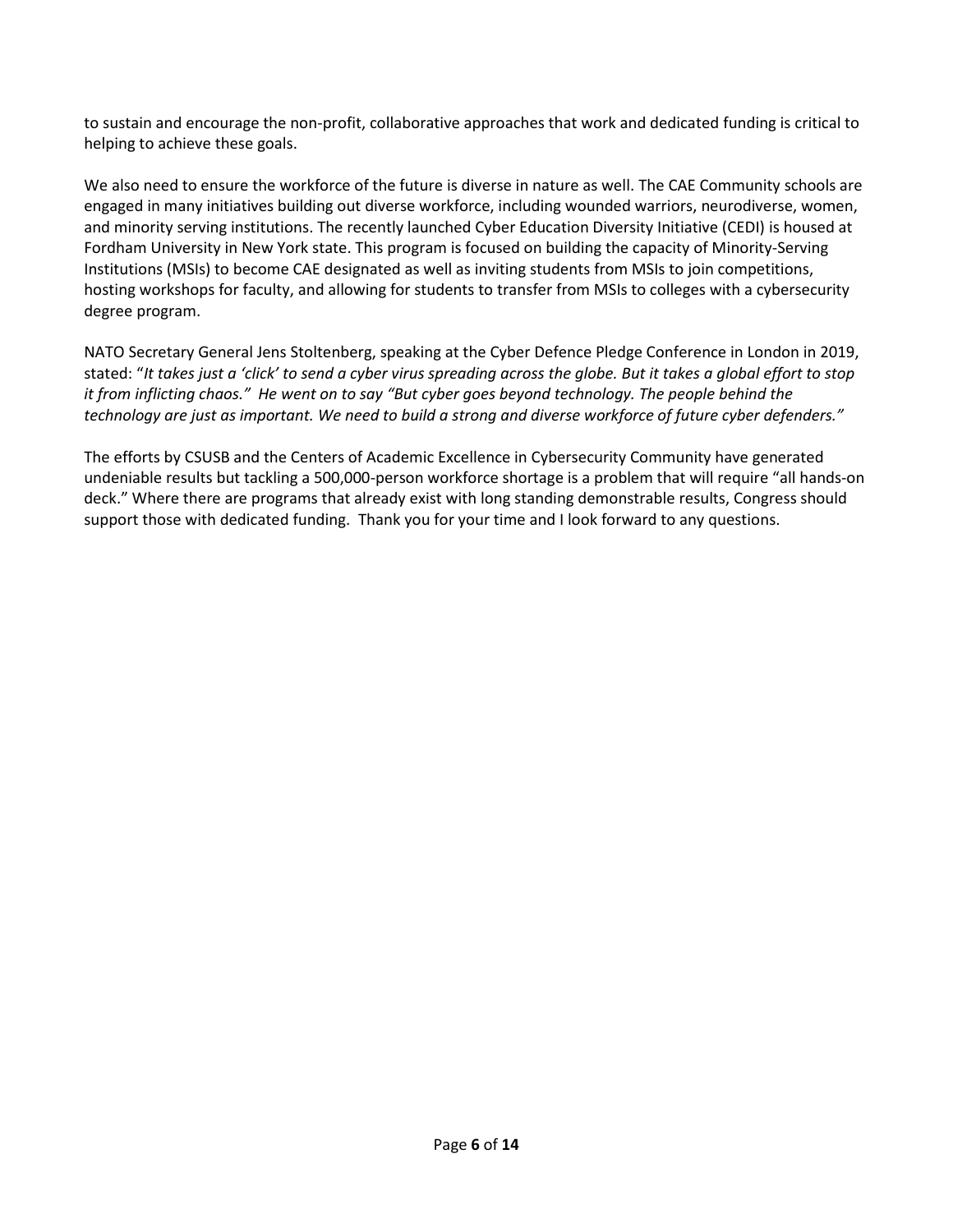# **NSA Designated Centers of Academic Excellence in Cyber Institutions**

| <b>Athens State University</b>                        | AL        |
|-------------------------------------------------------|-----------|
| <b>Auburn University</b>                              | AL        |
| <b>Calhoun Community College</b>                      | AL        |
| Jacksonville State University                         | AL        |
| <b>Snead State Community College</b>                  | AL        |
| The University of Alabama                             | AL        |
| The University of Alabama at Birmingham               | AL        |
| The University of Alabama in Huntsville               | AL        |
| <b>Tuskegee University</b>                            | AL        |
| University of South Alabama                           | AL        |
| University of Arkansas                                | AR        |
| University of Arkansas at Little Rock                 | AR        |
| Arizona State University                              | AZ        |
| Embry-Riddle Aeronautical University, Prescott Campus | AZ        |
| <b>Estrella Mountain Community College</b>            | AZ        |
| <b>Glendale Community College</b>                     | AZ        |
| <b>Grand Canyon University</b>                        | AZ        |
| The University of Arizona                             | AZ        |
| University of Advancing Technology                    | AZ        |
| California State Polytechnic University, Pomona       | CA        |
| California State University San Marcos                | CA        |
| California State University, Sacramento               | CA        |
| California State University, San Bernardino           | CA        |
| City College of San Francisco                         | CA        |
| <b>Coastline Community College</b>                    | CA        |
| <b>Cypress College</b>                                | CA        |
| Long Beach City College                               | CA        |
| <b>National University</b>                            | CA        |
| Naval Postgraduate School                             | CA        |
| <b>Ohlone College</b>                                 | CA        |
| Sierra College                                        | CA        |
| University of California, Davis                       | CA        |
| University of California, Irvine                      | CA        |
| <b>Arapahoe Community College</b>                     | CO        |
| <b>Colorado School of Mines</b>                       | CO        |
| Colorado State University-Pueblo                      | CO        |
| <b>Colorado Technical University</b>                  | CO        |
| <b>Pikes Peak Community College</b>                   | CO        |
| <b>Pueblo Community College</b>                       | CO        |
| Red Rocks Community College                           | CO        |
| <b>Regis University</b>                               | CO        |
| United States Air Force Academy                       | CO        |
| University of Colorado, Colorado Springs              | CO        |
| University of Denver                                  | CO        |
| University of Connecticut                             | <b>CT</b> |
|                                                       |           |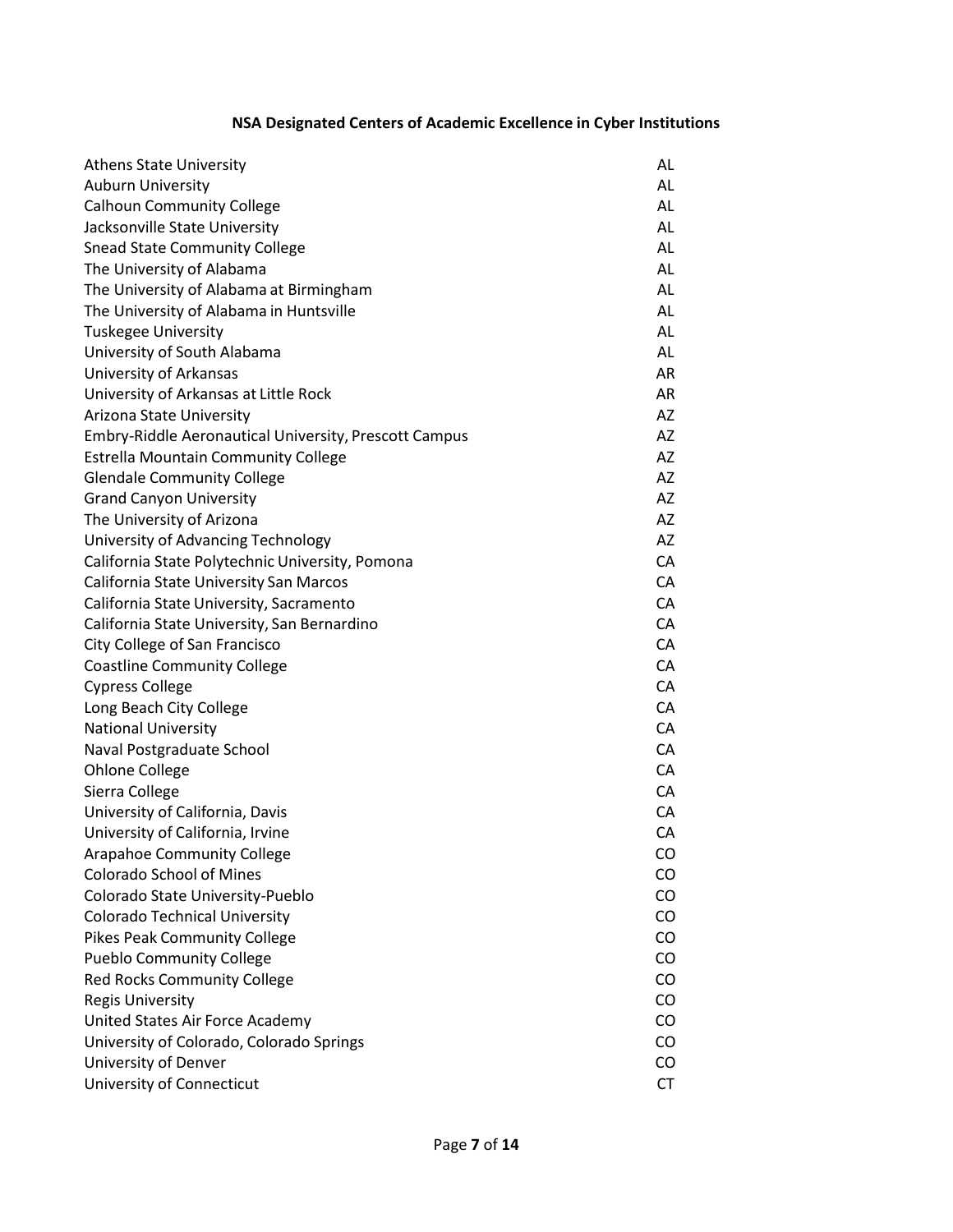| University of New Haven                                     | CT  |
|-------------------------------------------------------------|-----|
| Georgetown University                                       | DC  |
| The George Washington University                            | DC. |
| University of Delaware                                      | DE  |
| <b>Wilmington University</b>                                | DE  |
| Daytona State College                                       | FL. |
| Embry-Riddle Aeronautical University - Daytona Beach Campus | FL  |
| Florida A&M University                                      | FL  |
| <b>Florida Atlantic University</b>                          | FL. |
| Florida Institute of Technology                             | FL. |
| Florida International University                            | FL. |
| Florida State College at Jacksonville                       | FL  |
| Florida State University                                    | FL. |
| Indian River State College                                  | FL. |
| Nova Southeastern University                                | FL  |
| Saint Leo University                                        | FL  |
| St. Petersburg College                                      | FL. |
| University of Central Florida                               | FL. |
| University of Florida                                       | FL  |
| University of North Florida                                 | FL. |
| University of South Florida                                 | FL. |
| University of West Florida                                  | FL. |
| Valencia College                                            | FL. |
| Augusta Technical College                                   | GA  |
| <b>Augusta University</b>                                   | GA  |
| <b>Columbus State University</b>                            | GA  |
| Georgia Institute of Technology                             | GA  |
| Georgia Southern University - Armstrong Campus              | GA  |
| Georgia State University                                    | GA  |
| Kennesaw State University                                   | GA  |
| Middle Georgia State University                             | GA  |
| Middle Georgia State University - MSIT                      | GA  |
| University of Georgia                                       | GA  |
| University of North Georgia                                 | GА  |
| Honolulu Community College                                  | HI  |
| Leeward Community College                                   | HI  |
| University of Hawaii - West Oahu                            | HI  |
| University of Hawaii at Manoa                               | HI  |
| University of Hawaii Maui College                           | HI  |
| Iowa State University                                       | IA  |
| Idaho State University                                      | ID  |
| North Idaho College                                         | ID  |
| University of Idaho                                         | ID  |
| College of DuPage                                           | IL. |
| DePaul University                                           | IL. |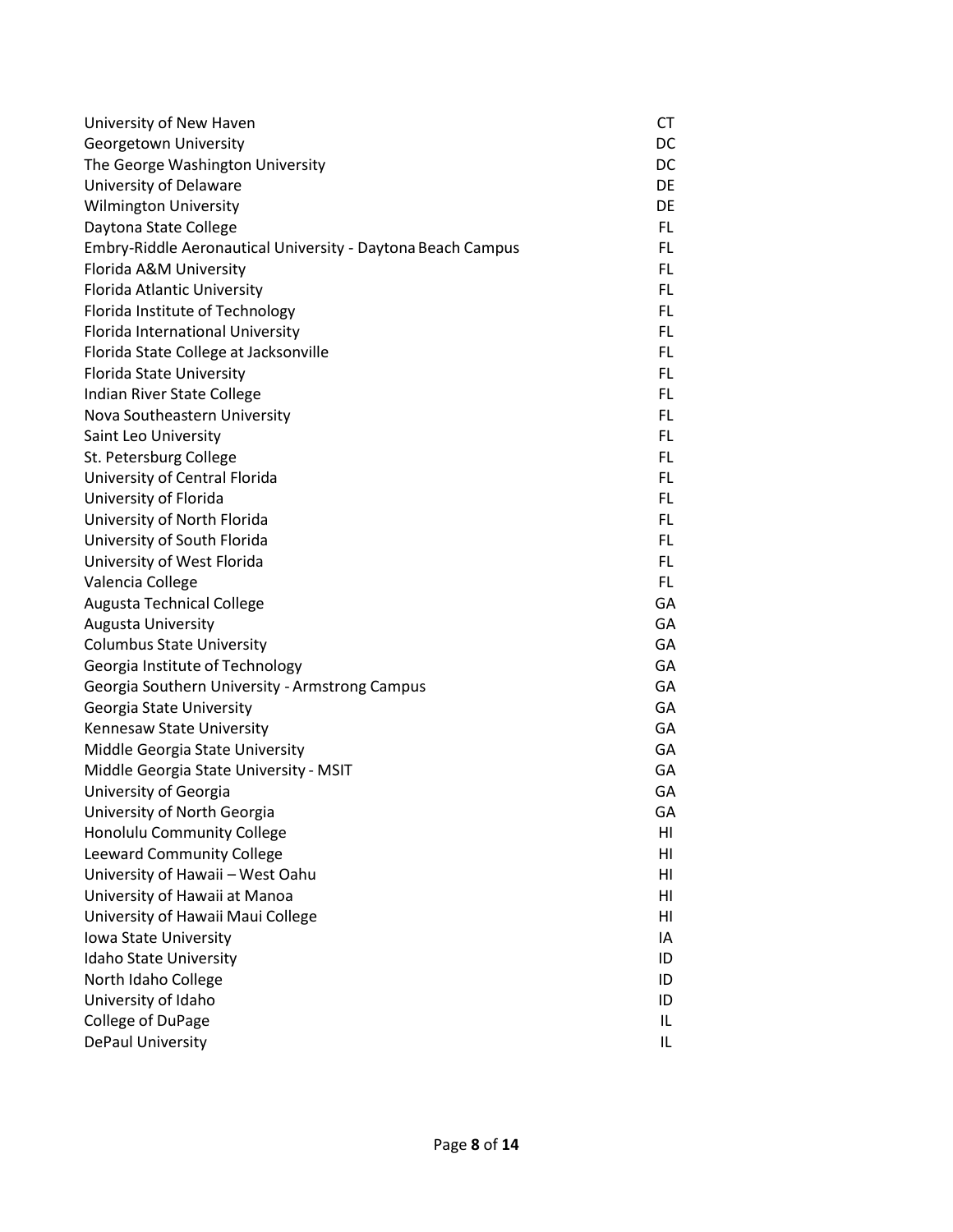| Illinois Institute of Technology                                 | IL        |
|------------------------------------------------------------------|-----------|
| <b>Illinois State University</b>                                 | IL        |
| John A Logan College                                             | IL        |
| Lewis University                                                 | IL        |
| Lincoln Land Community College                                   | IL        |
| Loyola University Chicago                                        | IL        |
| Moraine Valley Community College                                 | IL        |
| <b>Rock Valley College</b>                                       | IL        |
| Roosevelt University                                             | IL        |
| University of Illinois at Springfield                            | IL        |
| University of Illinois, Urbana-Champaign                         | IL        |
| Indiana University                                               | IN        |
| Ivy Tech Community College                                       | IN        |
| <b>Purdue University</b>                                         | IN        |
| <b>Purdue University Northwest</b>                               | IN        |
| <b>Butler Community College</b>                                  | KS        |
| Fort Hays State University                                       | KS        |
| Johnson County Community College                                 | KS        |
| <b>Kansas State University</b>                                   | KS.       |
| University of Kansas                                             | <b>KS</b> |
| <b>Wichita State University</b>                                  | KS.       |
| <b>Bluegrass Community and Technical College</b>                 | KY        |
| Murray State University                                          | KY.       |
| Northern Kentucky University                                     | KY.       |
| <b>Owensboro Community and Technical College</b>                 | KY        |
| University of Louisville - Graduate Certificate of Cybersecurity | KY        |
| University of Louisville, Kentucky                               | KY        |
| University of the Cumberlands                                    | KY        |
| <b>Bossier Parish Community College</b>                          | LA        |
| Louisiana Tech University                                        | LA        |
| University of New Orleans                                        | LA        |
| <b>Boston University</b>                                         | MA        |
| Northeastern University                                          | MA        |
| University of Massachusetts Lowell                               | MA        |
| Worcester Polytechnic Institute                                  | MA        |
| Anne Arundel Community College                                   | MD        |
| <b>Bowie State University</b>                                    | MD        |
| <b>Capitol Technology University</b>                             | <b>MD</b> |
| Cecil College                                                    | MD        |
| College of Southern Maryland                                     | MD        |
| <b>Hagerstown Community College</b>                              | MD        |
| <b>Harford Community College</b>                                 | MD        |
| <b>Howard Community College</b>                                  | MD        |
| Morgan State University                                          | MD        |
| Prince George's Community College                                | MD        |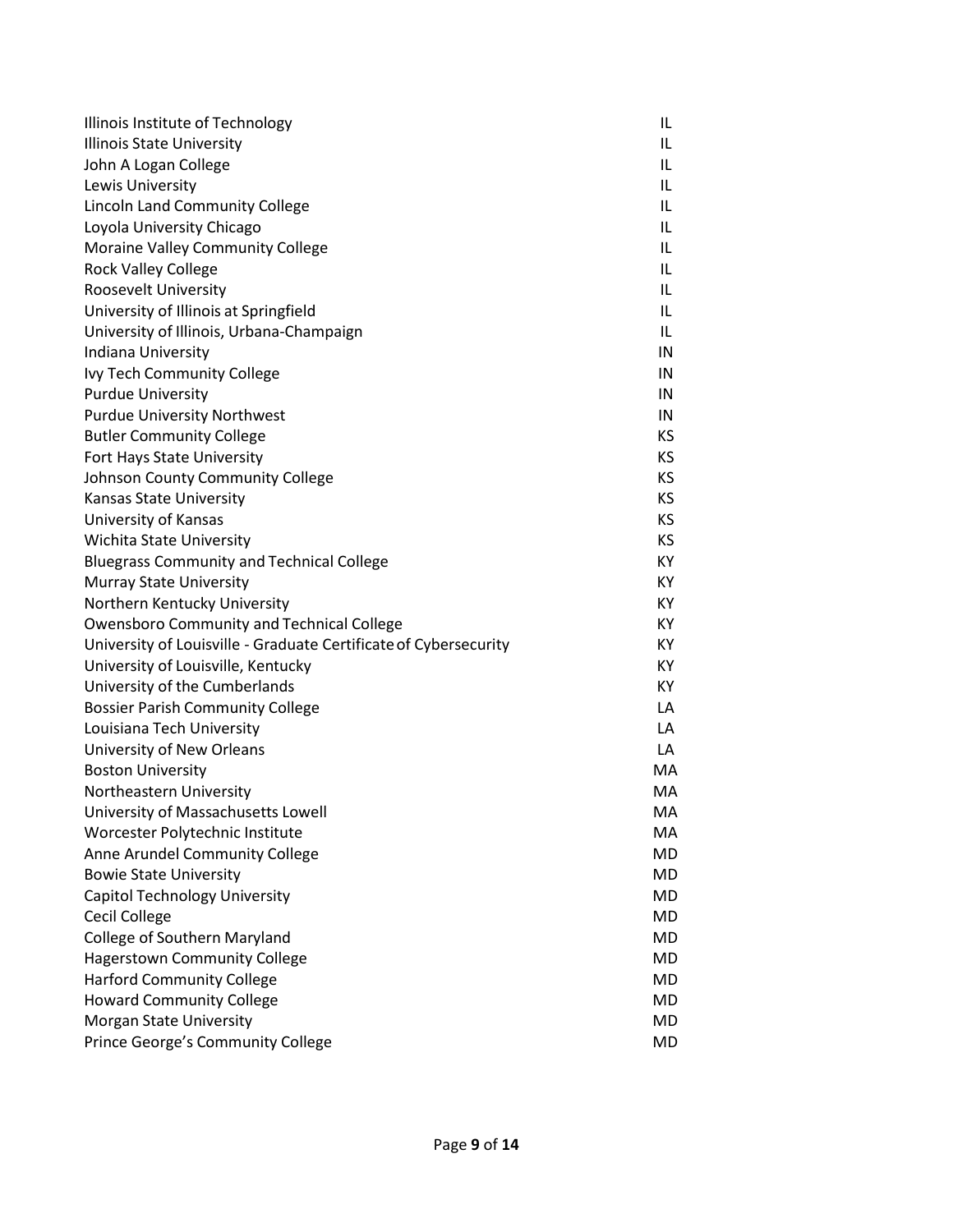| The Community College of Baltimore County     | <b>MD</b> |
|-----------------------------------------------|-----------|
| The Johns Hopkins University                  | MD.       |
| <b>Towson University</b>                      | MD        |
| United States Naval Academy                   | MD.       |
| University of Maryland                        | MD        |
| University of Maryland Global Campus          | MD        |
| University of Maryland, Baltimore County      | <b>MD</b> |
| Southern Maine Community College              | <b>ME</b> |
| University of Maine at Augusta                | <b>ME</b> |
| <b>Baker College</b>                          | MI        |
| Davenport University                          | MI        |
| Delta College                                 | MI        |
| Eastern Michigan University                   | MI        |
| <b>Ferris State University</b>                | MI        |
| <b>Grand Rapids Community College</b>         | MI        |
| Henry Ford College                            | MI        |
| Lansing Community College                     | MI        |
| <b>Macomb Community College</b>               | MI        |
| <b>Oakland University</b>                     | MI        |
| University of Detroit, Mercy                  | MI        |
| Walsh College                                 | MI        |
| <b>Washtenaw Community College</b>            | MI        |
| Capella University                            | MN        |
| <b>Century College</b>                        | <b>MN</b> |
| Lake Superior College                         | MN        |
| Metropolitan State University                 | MN        |
| St. Cloud State University                    | <b>MN</b> |
| <b>Walden University</b>                      | <b>MN</b> |
| Metropolitan Community College - Kansas City  | <b>MO</b> |
| Missouri University of Science and Technology | <b>MO</b> |
| Southeast Missouri State University           | <b>MO</b> |
| St. Louis Community College                   | <b>MO</b> |
| University of Missouri - Columbia             | <b>MO</b> |
| University of Missouri-St. Louis              | <b>MO</b> |
| <b>Webster University</b>                     | MO.       |
| Mississippi State University                  | MS        |
| Great Falls College Montana State University  | МT        |
| Missoula College                              | МT        |
| <b>Alamance Community College</b>             | <b>NC</b> |
| <b>East Carolina University</b>               | <b>NC</b> |
| Fayetteville Technical Community College      | <b>NC</b> |
| <b>Forsyth Technical Community College</b>    | <b>NC</b> |
| <b>Montreat College</b>                       | <b>NC</b> |
| North Carolina A&T State University           | <b>NC</b> |
| North Carolina State University               | <b>NC</b> |
|                                               |           |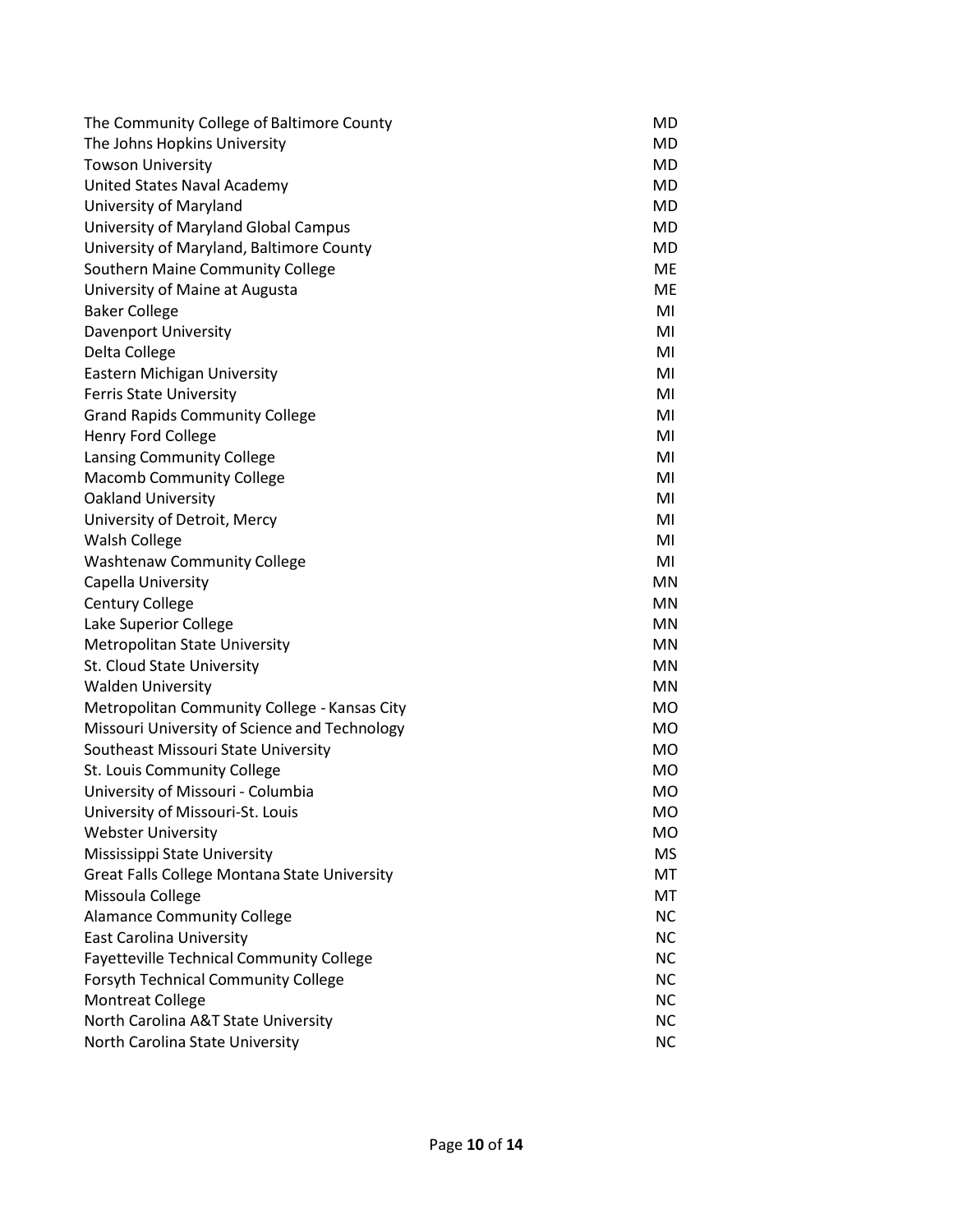|                                                                   | <b>NC</b> |
|-------------------------------------------------------------------|-----------|
| <b>Pitt Community College</b><br><b>Sampson Community College</b> | <b>NC</b> |
| University of North Carolina, Charlotte                           | <b>NC</b> |
| University of North Carolina, Wilmington                          | <b>NC</b> |
| <b>Wake Technical Community College</b>                           | <b>NC</b> |
| <b>Bismarck State College</b>                                     | <b>ND</b> |
| North Dakota State University                                     | <b>ND</b> |
| <b>Bellevue University</b>                                        | <b>NE</b> |
| <b>Metropolitan Community College</b>                             | <b>NE</b> |
| Northeast Community College                                       | <b>NE</b> |
| University of Nebraska, Omaha                                     | <b>NE</b> |
| Dartmouth College                                                 | <b>NH</b> |
| University of New Hampshire                                       | <b>NH</b> |
| <b>Brookdale Community Collge</b>                                 | NJ        |
| <b>County College of Morris</b>                                   | NJ        |
| Fairleigh Dickinson University                                    | NJ        |
| New Jersey City University                                        | NJ        |
| New Jersey Institute of Technology                                | NJ        |
| Rutgers, The State University of New Jersey                       | NJ        |
| Stevens Institute of Technology                                   | NJ.       |
| <b>Central New Mexico Community College</b>                       | ΝM        |
| Eastern New Mexico University - Ruidoso Branch Community          |           |
| College                                                           | <b>NM</b> |
| New Mexico Tech                                                   | <b>NM</b> |
| University of New Mexico                                          | <b>NM</b> |
| College of Southern Nevada                                        | <b>NV</b> |
| University of Nevada, Las Vegas                                   | <b>NV</b> |
| University of Nevada, Reno                                        | <b>NV</b> |
| Binghamton University (SUNY at Binghamton)                        | <b>NY</b> |
| <b>Excelsior College</b>                                          | NY        |
| Fordham University                                                | <b>NY</b> |
| Mercy College                                                     | NY        |
| <b>Mohawk Valley Community College</b>                            | NY        |
| New York Institute of Technology                                  | <b>NY</b> |
| New York University                                               | NY        |
| Pace University                                                   | <b>NY</b> |
| Rochester Institute of Technology                                 | <b>NY</b> |
| <b>Rockland Community College</b>                                 | NY.       |
| <b>Syracuse University</b>                                        | <b>NY</b> |
| University at Albany, the State University of New York            | <b>NY</b> |
| University at Buffalo, the State University of New York           | <b>NY</b> |
| <b>Utica College</b>                                              | <b>NY</b> |
| Utica College - MS Cybersecurity                                  | <b>NY</b> |
| <b>Westchester Community College</b>                              | <b>NY</b> |
| Air Force Institute of Technology                                 | OH        |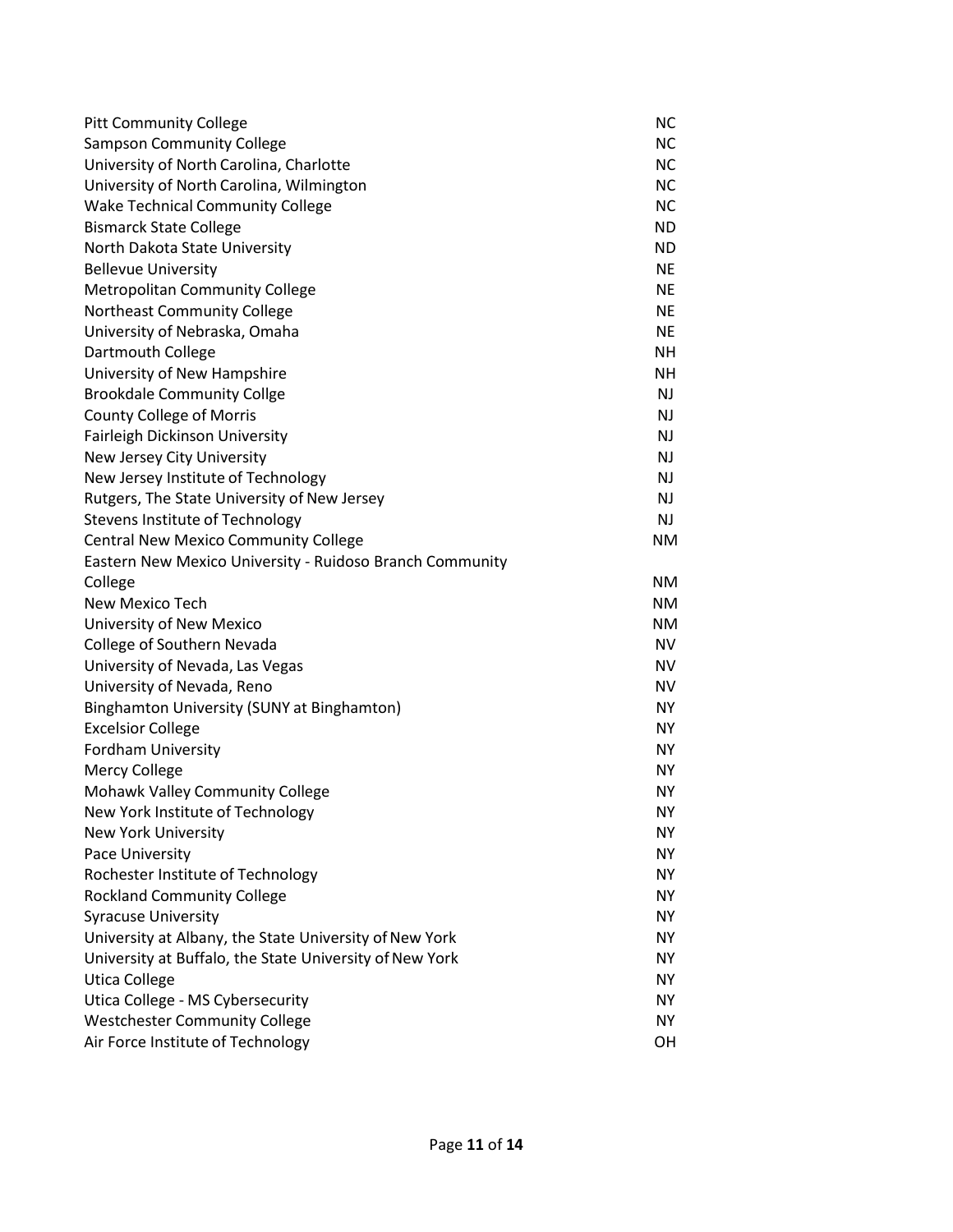| Cedarville University                    | OН        |
|------------------------------------------|-----------|
| <b>Clark State Community College</b>     | OН        |
| <b>Columbus State Community College</b>  | OН        |
| <b>Franklin University</b>               | OН        |
| <b>Sinclair Community College</b>        | OН        |
| <b>Terra State Community College</b>     | OН        |
| The Ohio State University                | OН        |
| University of Cincinnati                 | OН        |
| <b>Wright State University</b>           | OН        |
| <b>Oklahoma City Community College</b>   | OK        |
| Oklahoma State University                | OK        |
| Rose State College                       | OK        |
| University of Tulsa                      | OK        |
| Chemeketa Community College              | <b>OR</b> |
| Mt. Hood Community College               | <b>OR</b> |
| <b>Portland Community College</b>        | <b>OR</b> |
| <b>Portland State University</b>         | <b>OR</b> |
| Bloomsburg University of Pennsylvania    | PA        |
| Carnegie Mellon University               | PA        |
| <b>Drexel University</b>                 | PA        |
| <b>East Stroudsburg University</b>       | PA        |
| Indiana University of Pennsylvania       | PA        |
| Lehigh Carbon Community College          | PA        |
| Pennsylvania Highlands Community College | PA        |
| Pennsylvania State University            | PA        |
| Pittsburgh Technical College             | PA        |
| <b>Robert Morris University</b>          | PA        |
| Saint Vincent College                    | PA        |
| University of Pittsburgh                 | PA        |
| Valley Forge Military College            | PA        |
| West Chester University of Pennsylvania  | PA        |
| Polytechnic University of Puerto Rico    | <b>PR</b> |
| Community College of Rhode Island        | <b>RI</b> |
| New England Institute of Technology      | RI        |
| University of Rhode Island               | <b>RI</b> |
| <b>Clemson University</b>                | SC        |
| South Carolina State University          | <b>SC</b> |
| The Citadel                              | SC        |
| <b>Trident Technical College</b>         | SC        |
| University of South Carolina             | <b>SC</b> |
| Dakota State University                  | SD        |
| Jackson State Community College          | <b>TN</b> |
| LeMoyne-Owen College                     | <b>TN</b> |
| Roane State Community College            | <b>TN</b> |
| <b>Tennessee Tech University</b>         | <b>TN</b> |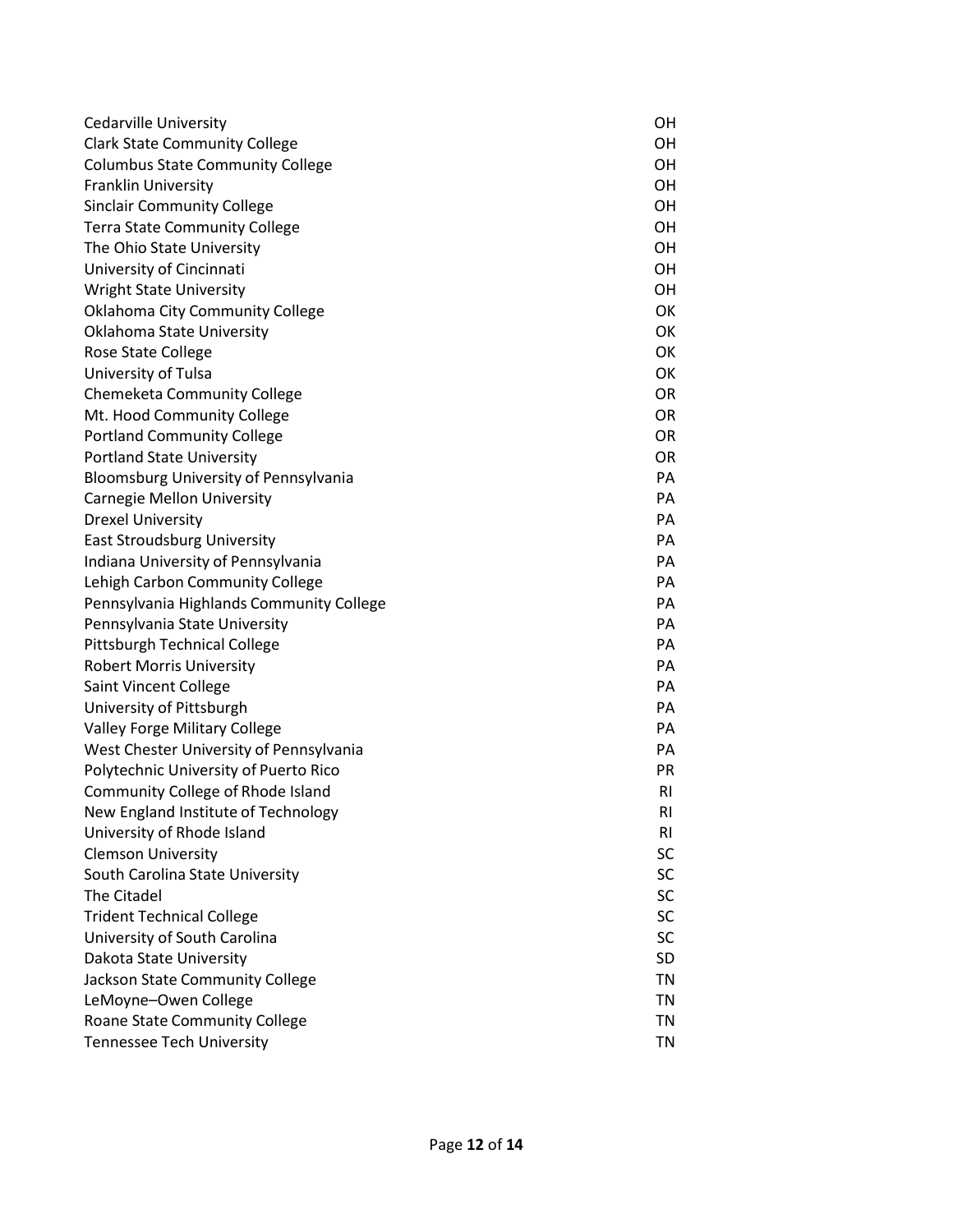| The University of Tennessee at Chattanooga | <b>TN</b> |
|--------------------------------------------|-----------|
| University of Memphis                      | TN        |
| El Paso Community College                  | TX        |
| <b>Hill College</b>                        | TX        |
| <b>Houston Community College</b>           | <b>TX</b> |
| Laredo College                             | <b>TX</b> |
| <b>McLennan Community College</b>          | <b>TX</b> |
| Our Lady of the Lake University            | <b>TX</b> |
| Sam Houston State University               | <b>TX</b> |
| San Antonio College                        | <b>TX</b> |
| South Texas College                        | TX        |
| Southern Methodist University              | <b>TX</b> |
| St. Philip's College                       | <b>TX</b> |
| <b>Texas A&amp;M University</b>            | <b>TX</b> |
| Texas A&M University-Corpus Christi        | <b>TX</b> |
| Texas A&M University-San Antonio           | TX        |
| Texas State Technical College in Harlingen | <b>TX</b> |
| The University of Texas at Austin          | <b>TX</b> |
| The University of Texas at San Antonio     | <b>TX</b> |
| University of Dallas                       | TX        |
| University of Houston                      | <b>TX</b> |
| University of North Texas                  | <b>TX</b> |
| University of Texas at Dallas              | <b>TX</b> |
| University of Texas at El Paso             | <b>TX</b> |
| <b>Brigham Young University</b>            | UT        |
| Southern Utah University                   | UT        |
| Danville Community College                 | VA        |
| <b>ECPI University</b>                     | VA        |
| <b>George Mason University</b>             | VA        |
| Germanna Community College                 | VA        |
| <b>Hampton University</b>                  | VA        |
| James Madison University                   | VA        |
| Liberty University                         | VA        |
| Lord Fairfax Community College             | VA        |
| Marymount University                       | VA        |
| Mountain Empire Community College          | VA        |
| <b>Norfolk State University</b>            | VA        |
| Northern Virginia Community College        | VA        |
| <b>Old Dominion University</b>             | VA        |
| <b>Radford University</b>                  | VA        |
| <b>Regent University</b>                   | VA        |
| Southwest Virginia Community College       | VA        |
| <b>Thomas Nelson Community College</b>     | VA        |
| <b>Tidewater Community College</b>         | VA        |
| University of Virginia                     | VA        |
|                                            |           |